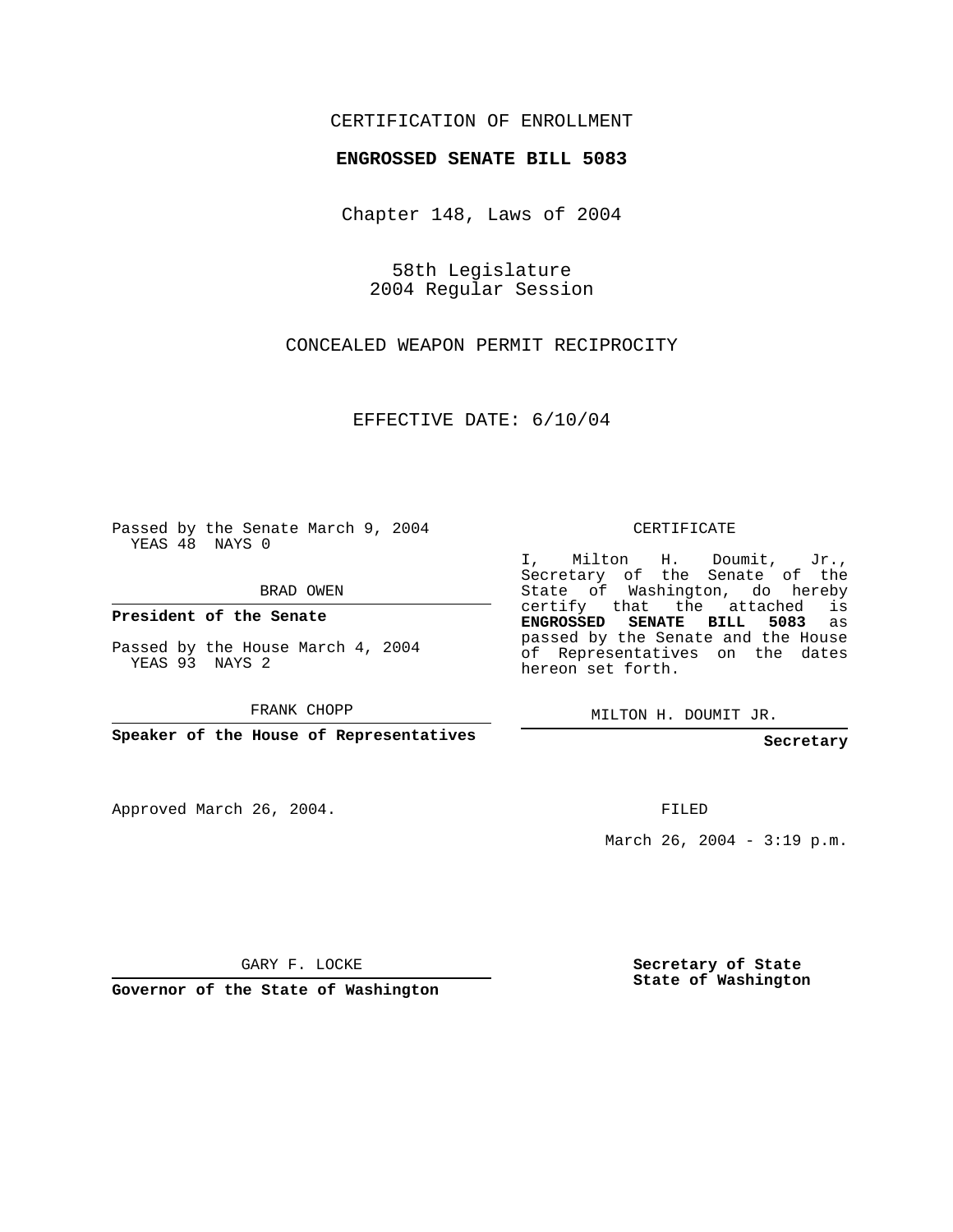## **ENGROSSED SENATE BILL 5083** \_\_\_\_\_\_\_\_\_\_\_\_\_\_\_\_\_\_\_\_\_\_\_\_\_\_\_\_\_\_\_\_\_\_\_\_\_\_\_\_\_\_\_\_\_

\_\_\_\_\_\_\_\_\_\_\_\_\_\_\_\_\_\_\_\_\_\_\_\_\_\_\_\_\_\_\_\_\_\_\_\_\_\_\_\_\_\_\_\_\_

AS AMENDED BY THE HOUSE

Passed Legislature - 2004 Regular Session

**State of Washington 58th Legislature 2003 Regular Session By** Senators Stevens, Benton, Mulliken, Roach, Oke, Esser, Swecker and T. Sheldon

Read first time 01/15/2003. Referred to Committee on Judiciary.

 AN ACT Relating to recognizing concealed weapon licenses issued by other states; and adding a new section to chapter 9.41 RCW.

BE IT ENACTED BY THE LEGISLATURE OF THE STATE OF WASHINGTON:

 NEW SECTION. **Sec. 1.** A new section is added to chapter 9.41 RCW to read as follows:

 (1)(a) A person licensed to carry a pistol in a state the laws of which recognize and give effect in that state to a concealed pistol license issued under the laws of the state of Washington is authorized to carry a concealed pistol in this state if:

 (i) The licensing state does not issue concealed pistol licenses to persons under twenty-one years of age; and

 (ii) The licensing state requires mandatory fingerprint-based background checks of criminal and mental health history for all persons who apply for a concealed pistol license.

 (b) This section applies to a license holder from another state only while the license holder is not a resident of this state. A license holder from another state must carry the handgun in compliance with the laws of this state.